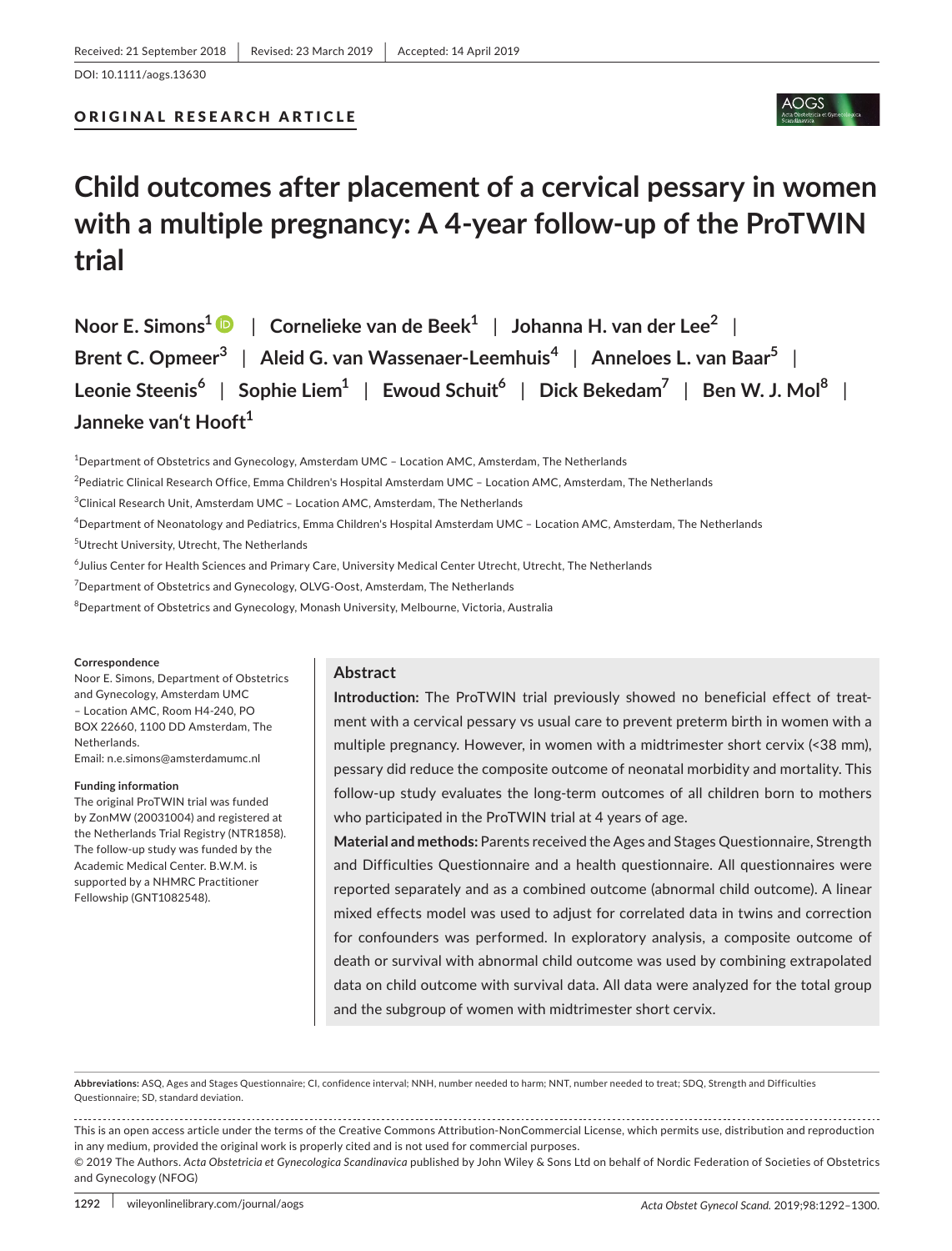**|** SIMONS et al. **1293**

**Results:** Of the original 813 women of the ProTWIN trial, we approached 579, of whom 258 participated (45%) in follow-up. We received questionnaires of 514 children (281 pessary vs 233 control), with 119 children in the subgroup of women with midtrimester short cervix. An abnormal child outcome was found in 23% in the pes‐ sary group vs 16% in the control group (odds ratio 1.58; 95% confidence interval 0.94-2.65). In exploratory analysis with extrapolated data on child outcome ( $n = 815$ ), no difference in abnormal child outcome was seen between the pessary and control group. In the subgroup of women with a short cervix ( $n = 268$ ), this composite outcome indicated a favorable outcome for children born to mothers with pessary. **Conclusions:** In women with a multiple pregnancy, the use of a cervical pessary did not improve development, behavior or physical outcomes of the surviving children at age 4.

#### **KEYWORDS**

behavior, child, development, follow-up, multiple pregnancy, pessary, preterm birth

# **1** | **INTRODUCTION**

Prematurity, defined as birth prior to 37 weeks of gestation, is the leading cause of perinatal morbidity, mortality and long-term neurodevelopmental impairment, and is seen more often in women with a multiple pregnancy than in singletons (48.1% vs 6.0%).<sup>1</sup>

Several interventions are known for their use in preterm birth prevention such as progesterone, pessary and cerclage. Evaluations of these interventions in women with a multiple preg‐ nancy show no benefit of progesterone and a potentially harmful effect of cerclage.<sup>2</sup> Studies evaluating the use of a cervical pessary are still ongoing. Although some pessary studies show promising results,<sup>3,4</sup> none of these studies reports long-term childhood outcomes. The importance of long‐term outcomes related to agents given to pregnant women has been demonstrated by pre‐ vious studies, showing that a short-term benefit can have unexpected long‐term effects on children which may not be apparent at birth.5-8

We previously reported the results of the ProTWIN trial, showing no beneficial effect of a cervical pessary in the short-term in unselected women with an asymptomatic multiple pregnancy. In women with a midtrimester short cervix (cervical length <38 mm), a significant reduction in a composite of neonatal morbidity and mor‐ tality was seen in the pessary group (10% vs 24%, relative risk 0.42 [95% confidence interval {CI} 0.19‐0.91]). A 3‐year follow-up of the ProTWIN trial, analyzing children born to mothers with a midtrimes‐ ter short cervix, showed a significant reduction in the composite outcome of death or survival with a neurodevelopmental disability (10% vs 29%, odds ratio [OR] 0.26 [95% CI 0.09-0.75]).<sup>9</sup> However, this 3‐year follow‐up study did not report on all participants of the ProTWIN trial.

The aim of this follow‐up study was to compare developmen‐ tal, behavioral and physical outcomes of surviving children at age

#### Key message

In offspring of women with a multiple pregnancy randomized to cervical pessary or no intervention, cervical pes‐ sary did not improve child outcome in surviving children at age 4.

4 born to all mothers in the ProTWIN trial, comparing the cervi‐ cal pessary group with the control group. In addition, these outcomes are studied in the subgroup of women with short cervix (<38 mm). Finally, the composite outcome of death or abnormal developmental and/or behavioral and/or physical outcome at age 4 is explored in the offspring of all randomized women of the ProTWIN trial, as well as in the subgroup of women with a short cervix.

# **2** | **MATERIAL AND METHODS**

We performed a follow-up study of the ProTWIN trial, a multicenter randomized controlled clinical trial (NTR1858) conducted in 40 hospitals in the Netherlands. Protocol and initial results of this study have been described in detail elsewhere.<sup>10,11</sup> In short. the ProTWIN trial randomized women with an asymptomatic multiple pregnancy between pessary ( $n = 403$ ) and usual care ( $n = 410$ ). If assigned to the intervention group, a cervical pessary was in‐ serted between 16 and 20 weeks of gestation; women in the control group received care as usual. Cervical length was measured at baseline using transvaginal sonography.<sup>11</sup> Following the guideline of the Dutch Society for Obstetrics and Gynecology, no progester‐ one was administered.12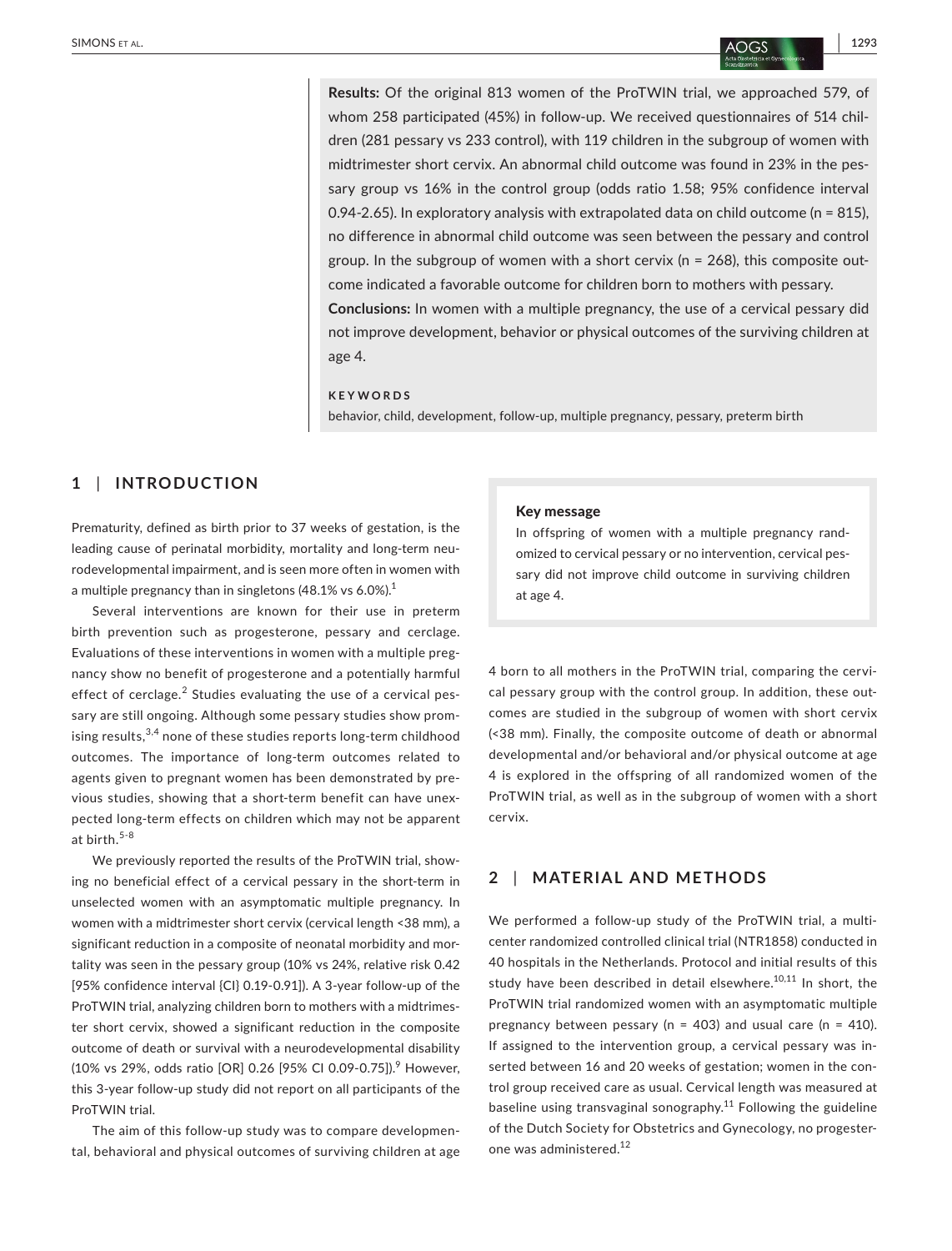#### **2.1** | **Follow‐up assessment**

We aimed to evaluate all children born in the ProTWIN trial who were alive at discharge at a corrected age of 4 years, calculated from the expected date of delivery. Research nurses in participating centers crosschecked medical records of all participating children of the original trial to track the possible occurrence of death of one or both children before contacting women. Mothers of whom at least one of the children was alive were contacted by telephone 3 months prior to the corrected age of 4 years. After consent, questionnaires were sent and filled out when the child was the corrected age of 4. Parents were asked to complete a paper version of the Ages and Stages Questionnaire 48 months (ASQ),<sup>13</sup> the Strengths & Difficulties Questionnaire (SDQ)<sup>14</sup> and a general health questionnaire. All mothers provided written in‐ formed consent.

#### **2.2** | **Ages and Stages Questionnaire**

The ASQ is a developmental screening tool that covers five domains of child development, including communication, gross and fine motor development, problem‐solving and personal‐social skills. Each domain is assessed by six questions on developmental mile‐ stones.13 A validated Dutch translation of the ASQ 48 months was used. The construction of a binary ASQ developmental delay score was based on a comparison with the mean score and standard de‐ viation (SD) of the Dutch reference group. Scores of 1 SD below the mean of the ASQ normative data in two or more domains, or 2 SD below the normative mean in at least one domain were considered delayed.13,15

#### **2.3** | **Strengths & Difficulties Questionnaire**

The SDQ is a questionnaire screening for behavioral problems in children. It consists of 25 items, grouped in five subscales: emotional problems, conduct problems, hyperactivity, peer problems and pro‐ social behavior. A total difficulties score can be calculated summing the first four subscales, leaving out pro-social behavior.<sup>16</sup> The validated Dutch translation of the SDQ 4‐17 years was used. Total dif‐ ficulties score was coded according to the Dutch SDQ manual (0‐10 normal, 11‐14 borderline and ≥15 abnormal) with mean values based upon data validated in the Netherlands.<sup>14</sup> In the analysis, the total difficulties score was treated as a binary variable, with a cut‐off score of 15 to define abnormal.<sup>14,17</sup>

#### **2.4** | **Demographic and Health Questionnaire**

A separate questionnaire was used to address demographic variables (for example, family composition, education of both parents, use of daycare, bilingualism and position within the family) and healthcare use of the children (for example visits to healthcare providers, medi‐ cation use in the past and present, hospital admission and surgery) until 4 years of age.

#### **2.5** | **Abnormal child outcome**

The three assessment instruments were combined in a binary outcome (abnormal child outcome). A child was classified as abnormal when it showed a delayed ASQ developmental score, an abnormal SDQ total difficulties score or the presence of a physical problem (defined as ≥3 hospital admissions and/or ≥3 surgeries between dis‐ charge after birth and age 4).

We also studied a composite outcome integrating mortality data (stillbirth, death until 6 weeks after the expected term date and death before the age of 4 years) and abnormal child outcome at age 4 as defined above.

#### **2.6** | **Statistical analyses**

Abnormal cut-off scores and mean scores of ASQ and SDQ questionnaires were analyzed according to randomization in the ProTWIN trial for all surviving children that could be assessed at 4 years of age and in the subgroup of women with a cervical length <38 mm. Differences concerning maternal characteristics and neonatal short‐ term outcomes between pessary and control group of mothers and children that participated in the follow-up were calculated with *t* test, Mann‐Whitney *U* test, Chi‐square test or Fisher's exact test when appropriate. Also differences in characteristics between fol‐ low-up participants and participants lost to follow-up were calculated. A two-sided P-value <0.05 indicated statistical significance. A generalized linear mixed effects model (GLMM) was used to adjust for correlations between children of the same mother and confound‐ ers.<sup>18</sup> Through a Directed Acyclic Graph (DAG), we visualized potential confounders: due to the randomization process no confounders were found (Figure S1). However, prior to using DAG, we considered the influence of each potential confounder on the determinant‐out‐ come association individually, using 10% difference as a cut‐off for identification of confounders. In this analysis, the following variables were listed as potential confounders: parental education, smoking during pregnancy, ethnicity, bilingualism, whether the twins were the oldest children in the family, daycare participation and breastfeeding ≥6 months. A power calculation before the start of the fol‐ low‐up study showed that data of 225 children in each group would provide 80% power to detect a difference of 13% to 5% in delayed ASQ scores between the two groups with a two-sided  $\alpha$  of .05.

Results of the general health questionnaire were clustered.<sup>9</sup> We also performed an exploratory analysis evaluating the effect of pessary on a composite outcome of death or survival with abnor‐ mal child outcome in the offspring of all randomized women of the ProTWIN study and in the subgroup of women with cervical length <38 mm. Because baseline characteristics of children that participated in the follow-up, besides ethnicity, did not differ significantly from children that were lost to follow-up (Table S1) we calculated a simple case extrapolation scenario, assuming children lost to follow-up were showing the same percentage of disability as the group that was followed‐up. Furthermore, we also explored a best and worst case scenario in both groups, assuming all children lost to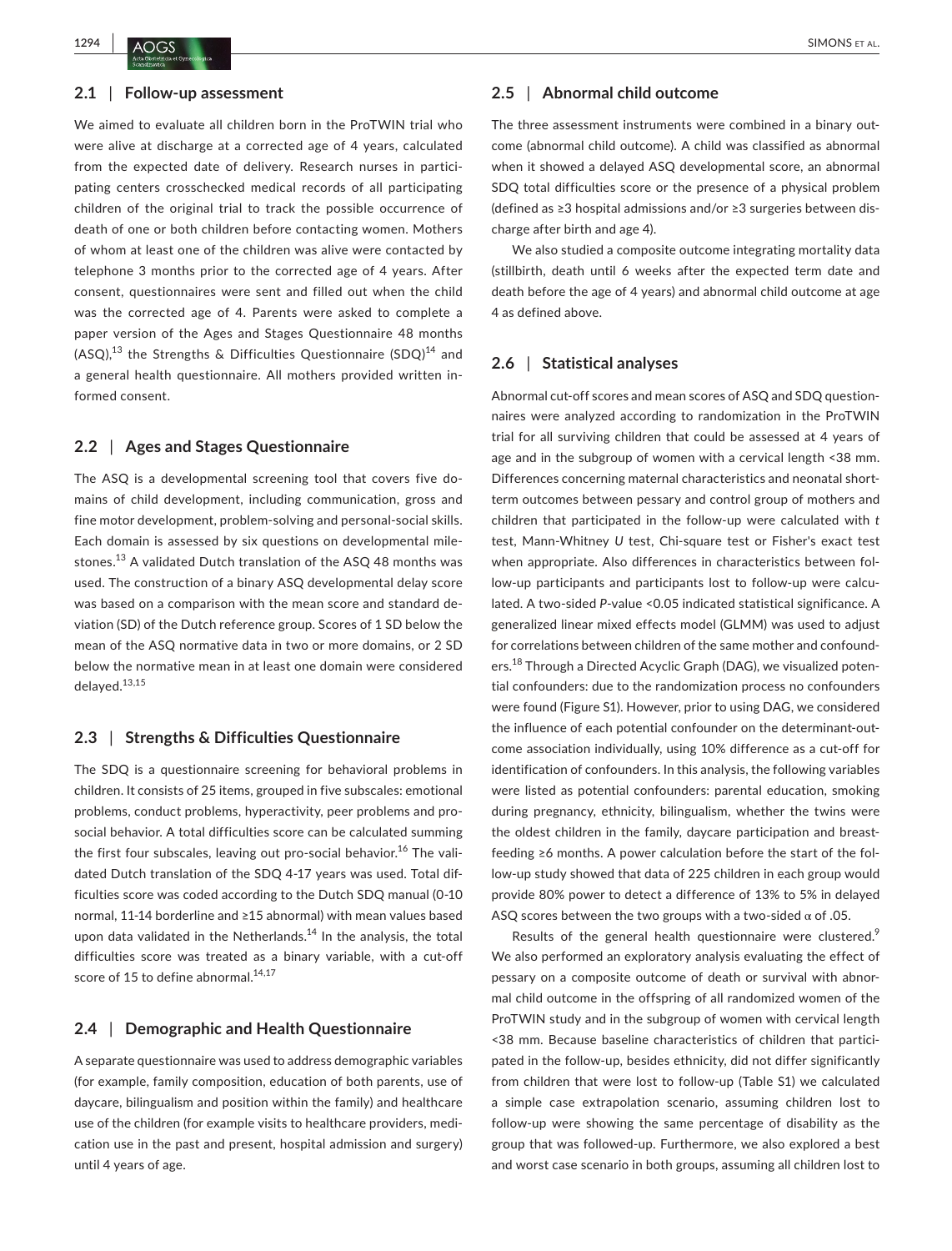follow-up had either a normal child outcome (best case) or abnormal child outcome (worst case).

These extrapolated data were analyzed using a generalized linear mixed model calculating an OR. We adjusted the 95% CI by using the standard error of the assessed group of children at age 4 instead of the SE of the whole group that included extrapolated data. This was done to avoid misleading narrow confidence intervals due to the increase in patient numbers in the extrapolated data. Additionally,



FIGURE 1 Flowchart of participants in the ProTWIN trial (unselected and subgroup of women with short cervix), starting from randomization of women with a multiple pregnancy until the 4‐y follow-up of the children [Color figure can be viewed at [wileyonlinelibrary.](www.wileyonlinelibrary.com) [com\]](www.wileyonlinelibrary.com)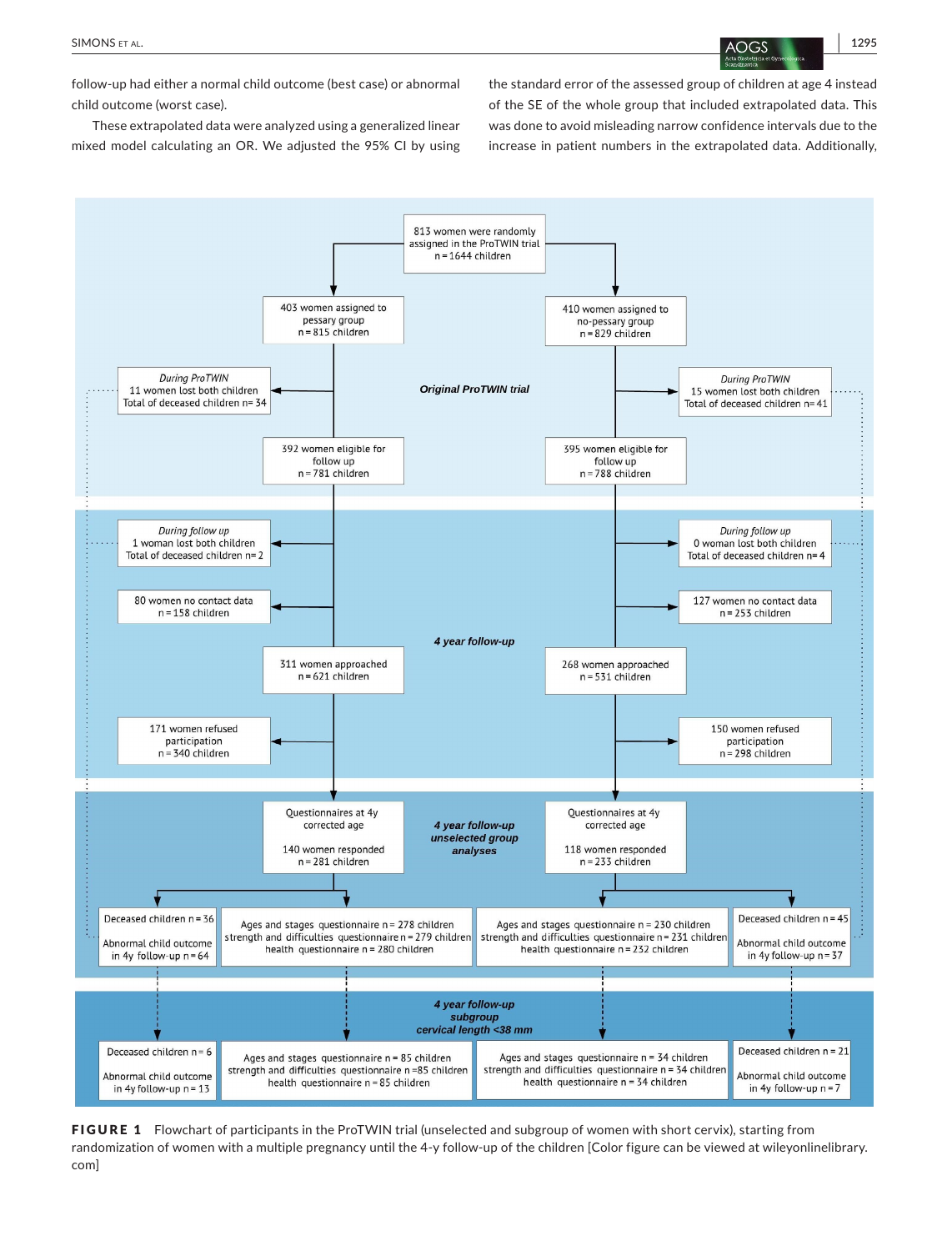**1296 |**  SIMONS et al.

number needed to treat (NNT) or number needed to harm (NNH) and 95% CI were calculated. All statistical analyses were conducted in IBM SPSS version 21 (IBM Corp., Armonk, NY, USA).

#### **2.7** | **Ethical approval**

Ethical approval for this follow‐up assessment was given by the Medical Ethics Committee of the Academic Medical Center in Amsterdam (NL46768.018.13).

## **3** | **RESULTS**

In the original ProTWIN trial, 813 women were randomly assigned to pessary (403 women, 815 children) or care as usual (410 women, 829 children) (Figure 1). In total, 75 children (34 in the pessary group and 41 in the control group) died due to stillbirth or death until 6 weeks after the expected term date. During the 4‐year follow‐up period, six children died (2 in the pessary group vs 4 in the control group). The risk of death was 36/815 in the pessary group and 45/829 in the control group (relative risk 0.87, 95% CI 0.58‐1.31).

Of the 813 women, 27 women lost both children, resulting in 786 women with 1563 surviving children. Of these, 207 women with 411 children were lost to follow-up due to missing contact data. A total of 579 women (311 pessary vs 268 control) with 1152 children (621 pessary vs 531 control) were approached. Of the approached women, 321 refused participation (171 pessary vs 150 control) due to lack of time ( $n = 13, 4\%$ ), not interested ( $n = 21, 7\%$ ) or no reason provided (n = 287, 89%). Eventually, questionnaires were received from 258 mothers, reporting on 514 children (45% of women ap‐ proached, 281 pessary vs 233 control). For the subgroup of women with a cervical length of <38 mm, questionnaires from 61 mothers were received, reporting on 119 children (85 pessary vs 34 control) (Figure 1).

Mothers participating in follow-up were more often of European origin compared with women that were lost to follow-up (96% vs 88%, *P* < 0.001) (Table S1). No other differences in maternal or neonatal characteristics between these two groups were found. When comparing maternal and neonatal characteristics of mothers and children participating in follow-up, no differences were seen between the pessary and control groups. The mean age of children assessed for follow-up was 3.98 (SD 0.19) years in the pessary group compared with 3.96 (SD .21) years in the control group (*P* = 0.198) (Table 1).

# **3.1** | **Ages and Stages Questionnaires, Strength and Difficulties Questionnaires and General Health outcomes**

No significant differences were found in delayed or mean ASQ scores, abnormal SDQ scores and physical problems between the pessary and control groups (Tables 2 and S2). No differences were seen in the individual SDQ subscales (results not shown) or the individual items of physical problems (ie, use of healthcare, medication and number of hospital admissions or surgeries) (Table S3). When abnor‐ mal scores of ASQ, SDQ and physical problems were combined, 64 (23%) pessary children vs 37 (16%) control children were found to have an abnormal child outcome (OR 1.58 [95% CI 0.94‐2.65]). In the subgroup of women with a cervical length <38 mm, an abnormal child outcome was found for 13 (15%) in the pessary and 7 (21%) in the control children (OR 0.73 [95% CI 0.22‐2.48]; Table 2).

# **3.2** | **A composite outcome of death or abnormal child outcome**

We calculated the composite outcome of death or abnormal child outcome for all randomized women in the ProTWIN trial. In the pes‐ sary group, 36 of 815 children died. Extrapolation of the data for the 498 surviving children without follow-up data, based on the percentage abnormal child outcome found in the measured follow‐up children, resulted in a composite death or abnormal outcome in 214 children (26%) of the 815 children. In the control group (n = 829), 45 children died. Extrapolation of the abnormal child outcome for the 551 surviving children without follow-up data resulted in a composite death or abnormal outcome in 170 children (21%) of the 829 chil‐ dren (OR 1.38 [95% CI 0.94‐2.03]) (Table 3), with a NNH of 18 [95% CI 10.2‐60.0]. In the extrapolated data of the subgroup of children born to mothers with a cervical length <38 mm, the composite outcome occurred in 29 (19%) pessary children vs 40 (36%) control children (OR 0.40 [95% CI 0.17‐0.96]) (Table 3), with a NNT in this subgroup of 6 [95% CI 3.5‐14.8]. However, these results should be interpreted with caution, since an extrapolation technique is used to substitute for 67% of the children that were lost to follow-up. When exploring best and worst case scenarios, a consistent beneficial effect of pes‐ sary was seen in the subgroup of women with short cervix (Table S4).

### **4** | **DISCUSSION**

In this follow‐up study, we assessed child outcomes at 4 years of age in children born to mothers randomized to treatment with a cervical pessary vs usual care. We found no beneficial effect of a pessary on development, behavior or physical outcomes (abnormal child outcome) in surviving children, irrespective of cervical length. When we combined death or abnormal child outcome in an explora‐ tory analysis, we found no improvement in this composite outcome in unselected women. However, in women with a short midtrimester cervical length, the use of a pessary did reduce the risk of a compos‐ ite outcome of death or abnormal child development in exploratory analysis.

In this follow‐up study, we were able to collect data on a broad range of child outcomes (development, behavior and physical) 4 years after child birth. Furthermore, the ProTWIN trial is the first study to report on the long‐term effects in children born to all mothers treated with a cervical pessary in their pregnancy to prevent preterm delivery. To date, two other randomized controlled trials have been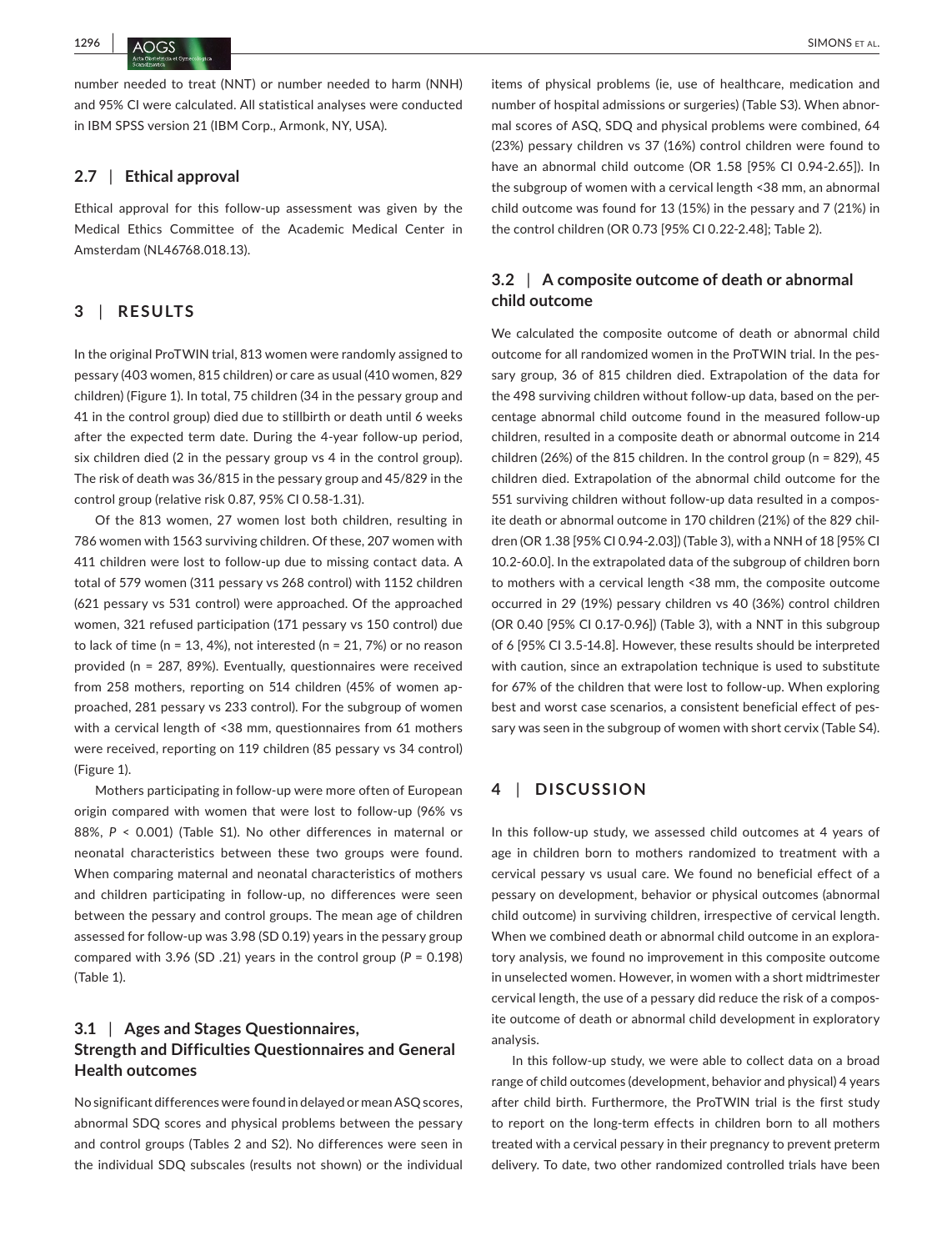TABLE 1 ProTWIN maternal baseline characteristics, pregnancy outcomes and child neonatal and sociodemographic characteristics of the women participating in the 4‐y follow‐up study

| Maternal characteristics at entry of the ProTWIN trial                                 | n/n <sup>a</sup> | Pessary group<br>$(n = 140)$ | Control group<br>$(n = 118)$ | P value |
|----------------------------------------------------------------------------------------|------------------|------------------------------|------------------------------|---------|
| Median (IQR) maternal age at randomization                                             | 140/118          | 32 (29-36)                   | 33 (30-37)                   | 0.471   |
| Nulliparity, n (%)                                                                     | 140/118          | 87 (62.1)                    | 66 (55.9)                    | 0.312   |
| Smoking during pregnancy, n (%)                                                        | 139/114          | 4(2.9)                       | 5(4.4)                       | 0.735   |
| Previous preterm delivery, n (%) <sup>b</sup>                                          | 51/52            | 10(19.6)                     | 7(13.5)                      | 0.438   |
| Parental education, $n$ (%) <sup>c</sup>                                               |                  |                              |                              |         |
| <b>High</b>                                                                            | 134/115          | 102(76.1)                    | 89 (77.4)                    | 0.908   |
| Middle                                                                                 |                  | 20(14.9)                     | 15 (13.0)                    |         |
| Low                                                                                    |                  | 12(9.0)                      | 11(9.6)                      |         |
| Ethnic origin European, n (%)                                                          | 140/118          | 132 (94.3)                   | 106 (89.8)                   | 0.234   |
| Monochorionic pregnancy, n (%)                                                         | 139/118          | 33(23.7)                     | 30(25.4)                     | 0.755   |
| Triplet pregnancy, n (%)                                                               | 140/118          | 5(3.6)                       | 2(1.7)                       | 0.459   |
| Cervical length (mm), median (IQR)                                                     |                  |                              |                              |         |
| Unselected group                                                                       | 140/118          | 43 (37-48.75)                | 43 (39-49)                   | 0.268   |
| Subgroup cervical length <38 mm                                                        | 43/18            | 35 (33-37)                   | 34 (32-35.25)                | 0.100   |
| Maternal pregnancy outcomes ProTWIN trial                                              |                  |                              |                              |         |
| Pregnancy duration in weeks median (IQR)                                               | 140/118          | 36.6 (34.4-37.6)             | 36.3 (34.2-37.4)             | 0.417   |
| <28 wk, n (%)                                                                          |                  | 2(1.4)                       | 2(1.7)                       | >0.999  |
| $32$ wk, n $(\%)$                                                                      |                  | 14(10.0)                     | 13(11.0)                     | 0.790   |
| <37 wk, n (%)                                                                          |                  | 71 (50.7)                    | 62(52.5)                     | 0.770   |
| PPROM, n (%)                                                                           | 125/99           | 16(12.8)                     | 12(12.1)                     | 0.879   |
| Tocolytic drug, n (%)                                                                  | 140/118          | 23(16.4)                     | 21 (17.8)                    | 0.771   |
| Corticosteroids, n (%)                                                                 | 131/113          | 33(25.2)                     | 35(31.0)                     | 0.315   |
| Neonatal characteristics of the ProTWIN trial                                          | n/n              | Pessary group<br>$(n = 281)$ | Control group<br>$(n = 233)$ | P value |
| Male gender, n (%)                                                                     | 281/233          | 138 (49.1)                   | 122 (52.4)                   | 0.463   |
| Composite primary outcome of the ProTWIN trial, $n$ (%) <sup><math>\alpha</math></sup> | 279/233          | 15(5.4)                      | 15(6.4)                      | 0.611   |
| Congenital anomalies, n (%)                                                            | 277/233          | 9(3.2)                       | 9(3.9)                       | 0.811   |
| Birthweight, n (%)                                                                     |                  |                              |                              |         |
| $<$ 2500 g                                                                             | 280/233          | 147 (52.5)                   | 134 (57.5)                   | 0.256   |
| < 1500 g                                                                               |                  | 32 (11.4)                    | 22(9.4)                      | 0.465   |
| Social background of the children at 4 y of age                                        |                  |                              |                              |         |
| Age at follow-up, mean (SD)                                                            | 281/233          | 3.98(0.19)                   | 3.96(0.21)                   | 0.198   |
| Living in two parent family, $n$ (%) <sup>e</sup>                                      | 275/233          | 269 (97.8)                   | 230 (98.7)                   | 0.517   |
| Twins are eldest of the siblings, n (%)                                                | 277/233          | 169(61.0)                    | 128 (54.9)                   | 0.166   |
| Dutch primary language spoken at home, n (%)                                           | 275/231          | 269 (97.8)                   | 229 (99.1)                   | 0.300   |
| Bilingual, n (%)                                                                       | 277/233          | 40(14.4)                     | 34(14.6)                     | 0.961   |
| Daycare, n (%)                                                                         | 277/233          | 256 (92.4)                   | 217 (93.1)                   | 0.757   |
| Breastfed in the first 6 mo, n $(\%)^{\dagger}$                                        | 276/230          | 61(22.1)                     | 42 (18.3)                    | 0.258   |

<sup>a</sup>Number of analyzed mothers or children, without missing data. Pessary group/control group.

<sup>b</sup>Previous preterm delivery, excluding all nulliparous women.

c Parental education: "low level" = total years post elementary schooling <6, if at least one of the parents has a low level of education (but not if one parent is highly educated); "middle level" = total years post elementary schooling 6-8, if both parents have a middle level of education; "high level" = total years post elementary schooling >8, if one of the parents is highly educated.<sup>26</sup> Parental education at the time of follow-up.

<sup>d</sup>Composite outcome of the ProTWIN trial: stillbirth, PVL grade ≥2, RDS grade ≤2, BPD, IVH grade 2B or worse, NEC, proven sepsis, neonatal death until 6 weeks after expected term date. $^{11}$ 

e Living in two parent family: Children living with one or two biological parents, new marriage and de facto relationship.

 $^{\mathsf{f}}$ Breastfed in the first 6 mo: breastfeeding for at least 6 mo, with or without infant formula.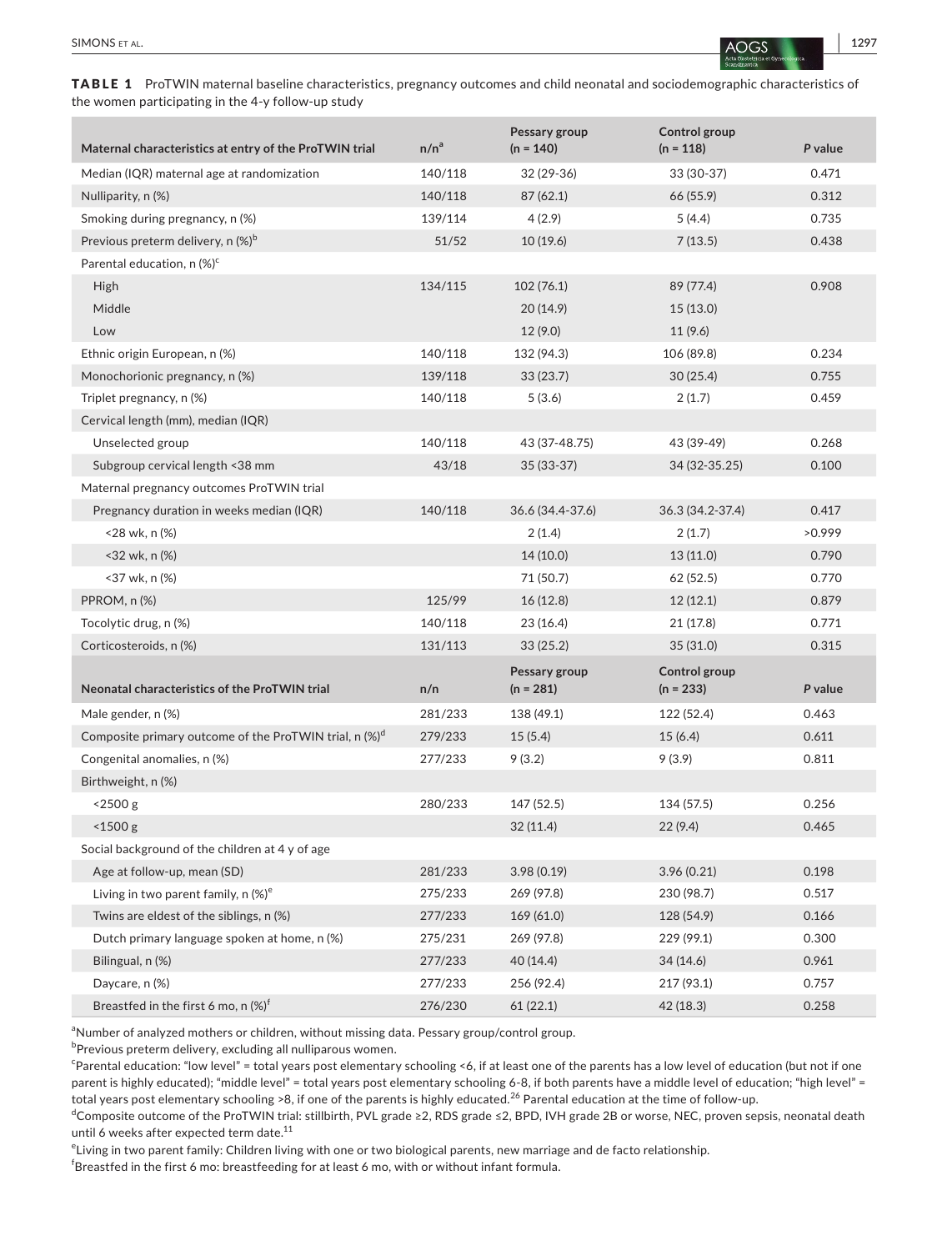TABLE 2 Outcomes of Ages and Stages Questionnaire (ASQ), Strengths and Difficulties Questionnaire (SDQ) and physical outcomes in children at 4‐y follow‐up between pessary and control group. Results shown for unselected group of mothers and in the subgroup of cervical length <38 mm with generalized linear mixed effects model, unadjusted and adjusted for relevant confounders

| Unselected group                    | n/n <sup>a</sup> | Pessary group<br>$(n = 281)$ | Control group<br>$(n = 233)$ | OR unadjusted for<br>confounders (95% CI) | OR adjusted for<br>confounders (95% CI) <sup>c</sup> |
|-------------------------------------|------------------|------------------------------|------------------------------|-------------------------------------------|------------------------------------------------------|
| ASQ, delayed, n (%) <sup>b</sup>    | 277/229          | 41 (14.8)                    | 23(10)                       | $1.54(0.83 - 2.85)$                       | $1.44(0.77-2.70)$ <sub>1</sub>                       |
| SDQ, abnormal, $n$ (%) <sup>b</sup> | 279/229          | 19(6.8)                      | 10(4.4)                      | $1.37(0.66 - 2.82)$                       | 1.31 $(0.64 - 2.71)$ ,                               |
| Physical problem <sup>d</sup>       | 277/229          | 12(4.3)                      | 6(2.6)                       | 1.28 (0.57-2.91)                          | $-3$                                                 |
| Abnormal child outcome <sup>e</sup> | 281/233          | 64 (22.9)                    | 37(15.9)                     | $1.58(0.94 - 2.65)$                       | $-4$                                                 |
|                                     |                  |                              |                              |                                           |                                                      |
| Cervical length <38 mm              | n/n              | Pessary group<br>$(n = 85)$  | Control group<br>$(n = 34)$  | OR unadjusted for<br>confounders (95% CI) | OR adjusted for<br>confounders (95% CI) <sup>c</sup> |
| ASQ, delayed, n (%) <sup>b</sup>    | 85/34            | 9(10.6)                      | 3(8.8)                       | $1.26(0.27-5.96)$                         | $1.62(0.34 - 7.64)_{c}$                              |
| SDQ, abnormal, n (%) <sup>b</sup>   | 85/34            | 4(4.7)                       | $\mathbf 0$                  | 2.08 (0.22-19.34)                         | 1.92 $(0.20 - 18.27)$                                |
| Physical problem <sup>d</sup>       | 85/34            | 2(2.4)                       | 4(11.8)                      | $0.33(0.07-1.47)$                         | $0.42(0.09 - 2.03)$                                  |

<sup>a</sup>Number of analyzed children, without missing data. Pessary group/control group.

 $^{\rm b}$ Normal or delayed ASQ scores were based on the mean score and SD of the Dutch reference group. Scores of 1 SD below the mean in two or more domains, or 2 SD below the mean in at least one domain were considered delayed.<sup>15</sup> SDO scores were coded (normal, borderline and abnormal) according to the SDQ manual with mean values based upon data validated in a Dutch population.<sup>14,16</sup> Total difficulties score was calculated summing up the first four subscales, excluding pro‐social behavior.

<sup>c</sup>Odds ratio adjusted for the following confounders:

d Defined as ≥3 hospital admissions or ≥3 surgeries in the past 4 years.

- <sup>e</sup>Delayed ASQ score or abnormal SDQ total difficulties score or a physical problem (as defined above).
- 1. Breastfeeding more than 6 mo (with or without infant formula);

2. Ethnicity

3. No significant confounders with beta difference >10%;

4. No significant confounders with beta difference >10%

5. Breastfeeding more than 6 mo (with or without infant formula), use of daycare and ethnicity;

6. Parental education and use of daycare;

7. Daycare and breastfeeding more than 6 mo (with or without infant formula);

8. Daycare and breastfeeding more than 6 mo (with or without infant formula).

published evaluating the use of a pessary in women with a twin pregnancy $^{3,19}$  and four trials in singletons as prevention of preterm birth strategy.<sup>20-23</sup> These trials have not (yet) reported long-term follow-up.

A limitation of this study is the high rate of loss to follow-up, with a difference in follow-up rate between the pessary and control group in all eligible women (36% vs 30% in pessary and control, respectively) but not between randomization groups in the women approached (45% vs 44%, pessary and control, respectively). In the 4 years after randomization, many families moved at least once, and their addresses and phone numbers could not be retrieved despite several efforts. Furthermore, due to logistic reasons, one center that initially recruited 30 women did not collaborate in the follow‐up study. We expect that these data will be missing at random and will not contribute to substantial bias. However, women who refused participation (55% of those approached) can have caused an attrition bias. With respect to the baseline characteristics, we found that a higher proportion of highly educated mothers participated in the fol‐ low‐up study (69%) compared with the original trial (61%); however, this difference was not significant. This may have influenced the re‐ sults by giving more favorable ASQ and SDQ scores in this follow‐up sample, as high education of parents is known to be associated with better cognitive and behavioral outcomes.<sup>24</sup> Furthermore, mothers

participating in follow-up were more often of European origin com‐ pared with women who were lost to follow-up (96% vs 88%).

Another drawback of the loss to follow-up in this study was the inability to define the denominator of the rate of developmental problems (whereas the denominator of mortality was known, since we had information about the survival status at 4 years of age of all offspring). Because of the magnitude of this missing information, multiple imputation techniques were considered inadequate. Instead, we could only do exploratory analyses evaluating several scenarios with the data ex‐ trapolated to all women randomized in the original ProTWIN trial and to a subgroup of women with a short midtrimester cervical length.

Another limitation is the sole use of questionnaires as screen‐ ing tool for developmental delay and behavioral problems instead of additional physical developmental tests or behavioral observations. Questionnaires provide less detailed and accurate information but do give information from parents who know their children well and are in addition less time‐consuming for both parents and children. Furthermore, the ASQ and SDQ are widely used in follow‐up studies and validated in several countries, including the Netherlands, with norms based on a Dutch population.

Unfortunately, we cannot draw an affirmative conclusion for the use of a pessary in women with a multiple pregnancy concerning the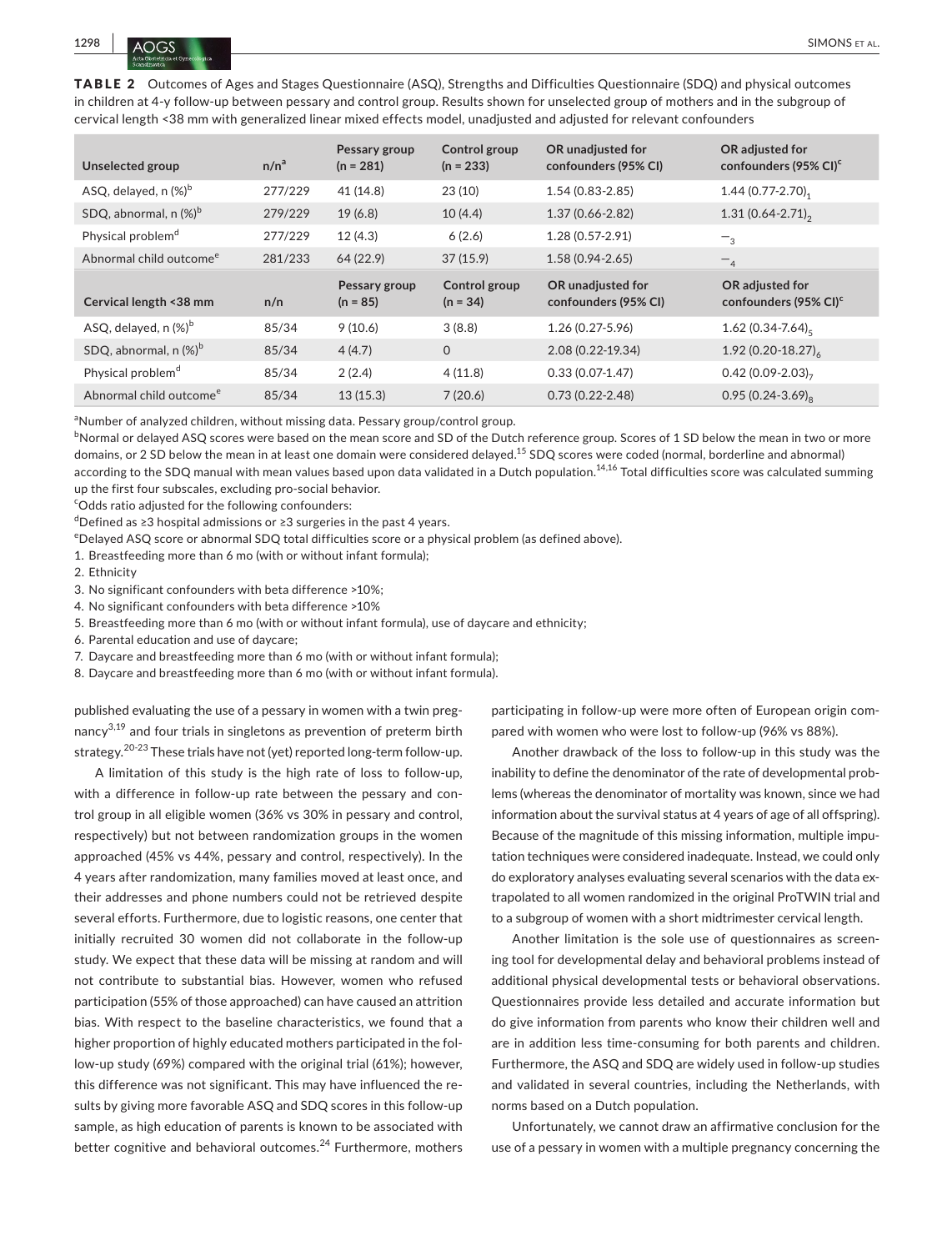**|** SIMONS et al. **1299**

TABLE 3 Exploratory analysis; Composite outcome of death or survival with abnormal child outcome in the offspring of all randomized women of the ProTWIN trial (all cervical lengths included) and in the subgroup of women with a cervical length <38 mm group, analyzed with generalized linear mixed effects model

| Unselected group                                           | Pessary<br>$(n = 815)$ | Control<br>$(n = 829)$ | OR unadjusted for<br>confounders (95% CI) | <b>NNT or NNH</b><br>(95% CI) |
|------------------------------------------------------------|------------------------|------------------------|-------------------------------------------|-------------------------------|
| Simple case scenario-composite<br>outcome (%) <sup>a</sup> | 214 (26.3)             | 170 (20.5)             | $1.38(0.94 - 2.03)$                       | 18<br>$(10.2 - 60.0)^b$       |
| Subgroup CL <38 mm                                         | Pessary ( $n = 157$ )  | Control ( $n = 111$ )  |                                           |                               |
| Simple case scenario-composite<br>outcome (%) <sup>a</sup> | 29(18.5)               | 40 (36.0)              | $0.40(0.17-0.96)$                         | 6 $(3.5 - 14.8)^c$            |

a Death or survival with any developmental problem; all deceased children (stillborn, death until 6 wk after the expected term date and death before the age of 4 y) and children with an abnormal score in the ASQ or SDQ total difficulties or a physical problem (≥3 admissions to the hospital or ≥3 surgeries), assuming that the children that were lost to follow-up were showing the same percentage of disability as the group that was followed-up. <sup>b</sup>NNH, number needed to harm.

<sup>c</sup>NNT, number needed to treat.

long‐term outcomes of their children. We experienced a high loss to follow-up and therefore decided to use an exploratory extrapolating technique to impute missing outcomes.

The original ProTWIN trial showed a reduced short‐term neo‐ natal mortality and morbidity with the use of a cervical pessary in women with a short cervix (<38 mm). The 3‐year follow‐up study of the ProTWIN trial, evaluating Bayley developmental scores in chil‐ dren born to mothers with a short cervical length only, showed no signs of harm caused by the pessary: surviving children had comparable neurodevelopmental outcomes. Translating these results into clinical practice combining the risk of death and an abnormal developmental outcome, six to eight women with a short cervix need to be treated with a cervical pessary to prevent one child from death or survival with neurodevelopmental disability.<sup>9</sup> In our 4‐year follow-up, the NNT in the subgroup with a short cervix is 6 and is therefore consistent with the previously reported NNT.

Unfortunately, long‐term follow-up is not very common in obstet‐ ric studies<sup>25</sup> and data of other trials evaluating the long-term effect of pessary is lacking. Worldwide, more trials on the use of a pessary are in progress (for example, trials registered with numbers NCT02901626, NCT02901626, NCT02901626, NCT02518594, NCT02328989, NTR4414, IRAS ID 156783, NCT02235181, NCT00735137) evaluat‐ ing not only the use of a pessary but also the use of progestogens and cerclage. Our data can hopefully contribute to future meta‐analysis on long‐term follow-up of pessary interventions.

# **5** | **CONCLUSION**

In women with a multiple pregnancy, the use of a cervical pessary did not improve development, behavior or physical outcomes of the surviving children at age 4. Exploratory analysis with simple imputa‐ tion technique showed promising results for children born to women with a short cervix; however, no conclusions can be drawn from this analysis. A follow‐up study on a randomized trial evaluating the use of pessary in women with a short midtrimester cervix is needed to confirm our results.

#### **ACKNOWLEDGMENTS**

We like to thank the research nurses of the Dutch Consortium for Healthcare Evaluation and Research in Obstetrics and Gynecology for their help in finding contact details of the parents.

#### **CONFLICT OF INTEREST**

B.W.M. reports consultancies for ObsEva, Merck and Guerbet. The other authors report no conflict of interest.

### **ORCID**

*Noor E. Simons* <https://orcid.org/0000-0002-9109-0800>

#### **REFERENCES**

- 1. Blencowe H, Cousens S, Chou D, et al. Born too soon: the global epidemiology of 15 million preterm births. *Reprod Health*. 2013;10(suppl 1):S2.
- 2. Murray SRR, Stock SJJ, Cowan S, Cooper ESS, Norman JEE. Spontaneous preterm birth prevention in multiple pregnancy. *Obstet Gynaecol*. 2018;20(1):57‐63.
- 3. Goya M, De La Calle M, Pratcorona L, et al. Cervical pessary to pre‐ vent preterm birth in women with twin gestation and sonographic short cervix: a multicenter randomized controlled trial (PECEP‐ Twins). *Am J Obstet Gynecol*. 2016;214(2):145‐152.
- 4. Saccone G, Ciardulli A, Xodo S, et al. Cervical pessary for preventing preterm birth in twin pregnancies with short cervical length: a systematic review and meta‐analysis. *J Matern Fetal Neonatal Med*. 2017;30(24):2918‐2925.
- 5. Senekjian EKK, Potkul RKK, Frey K, Herbst ALL. Infertility among daughters either exposed or not exposed to diethylstilbestrol. *Am J Obstet Gynecol*. 1988;158(3 Pt 1):493‐498.
- 6. Crowther CAA, Hiller JEE, Haslam RRR, Robinson JSS. Australian Collaborative Trial of Antenatal Thyrotropin‐Releasing Hormone: adverse effects at 12‐month follow‐up. ACTOBAT Study Group. *Pediatrics*. 1997;99(3):311‐317.
- 7. Kenyon S, Pike K, Jones DRR, et al. Childhood outcomes after prescription of antibiotics to pregnant women with spontaneous preterm labour: 7‐year follow‐up of the ORACLE II trial. *Lancet*. 2008;372(9646):1319‐1327.